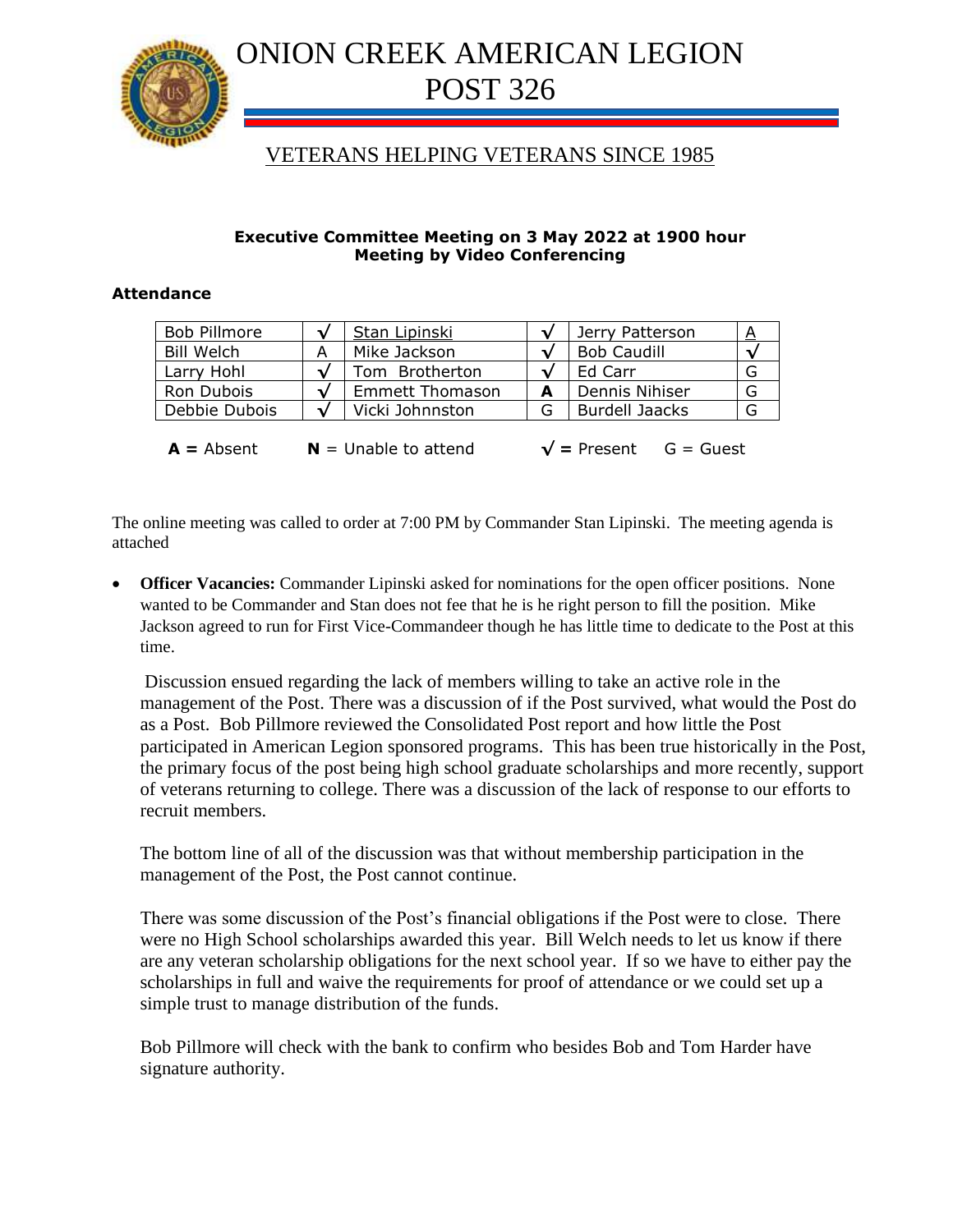• Bob Pillmore reported that the minutes for the previous executive committee and general membership meeting have been posted to the website for review. Mike Jackson made a motion to accept the minutes as written. Stan Liipinski seconded the motion and it was approved by voice vote.

#### • **Officer Reports**

#### o **Finance Officer: Bob Pillmore (acting)**

- Bob Pillmore shared the budget vs actual expenses to date (see attached). Everything is tracking per budget with the exception of Operation Jumpstart 2022 which is on hold.
- Bob Shared the Balance sheet listing bank balances and which included \$1,178 in the Post PayPal account. The assets totaled \$87,803.60. Liabilities listed included \$4000 for veteran scholarship, which needs to be verified with Bill Welch. There is \$1000 for HS Scholarships which will go away if no high school scholarships are awarded this year. With the liabilities listed, the net assets are \$82,772.69.
- Bob shared the Operation Jumpstart 2022 donations to date this year totaling \$2,636 20.
- The Post has received a request to renew the bond covering the critical officers. The officers covered by the prior bond were Commander, Adjutant, Finance Officer and Golf Tournament Chairman. Bob suggested renewing the bond, since it is a requirement of the American Legion and replacing the Golf Tournament Chair with the Judge Advocate.

#### o **Adjutant and Webmaster: Bob Pillmore**

- The Post membership now stands at 100.
- The Post has received one new member request from the website.
- **Website:** The minutes are up to date on the website. Today the high school scholarship information was updated with Tom Brotherton's contact information and the text of the application requirements was also updated for 2022 per Tom's input. The verbiage on the number of scholarships to be awarded was changed to *"up to 8 scholarships"*.

#### o **Commander – Stan Lipinski**

- Stan reported that the Post is supporting three local students to Texas Bous State that will be held on the UT campus. We had budgeted two but we agreed to sponsor a third. Bob acknowledged Stan for his effort to make this happen since all of the activity happened within a few days of the deadline. Stan pointed out that he is still working to complete the process after one of the applications was corrupted in transmission.
- Stan attended the Akins, and Hayes HS to hand out JROTC medals.

#### • **April General Meeting**

- o The meeting is scheduled for April 5 in the Demerit Room at OCC. Emmitt has scheduled a speaker who hosts visits to Normandy and has lot of photography to share.
- o It was decided that we would follow the same format as the previous meeting.
- o There was discussion about using a phone tree to invite the membership to the meeting.
- o Bob Pillmore asked Mike what could be done to set up Sign-up-Genius to collect money with sign up. He said that there would be a cost per sign-up. The advantage would be that we would not incur the cost for last minute cancellations. Mike will get the details and get back to the EC.
- o Ron and Debbie will contact Curtis at OCC and review food and cost options for the April meeting. Mike will contact Sign-Up -Genius to look into collecting meeting charges during sign up.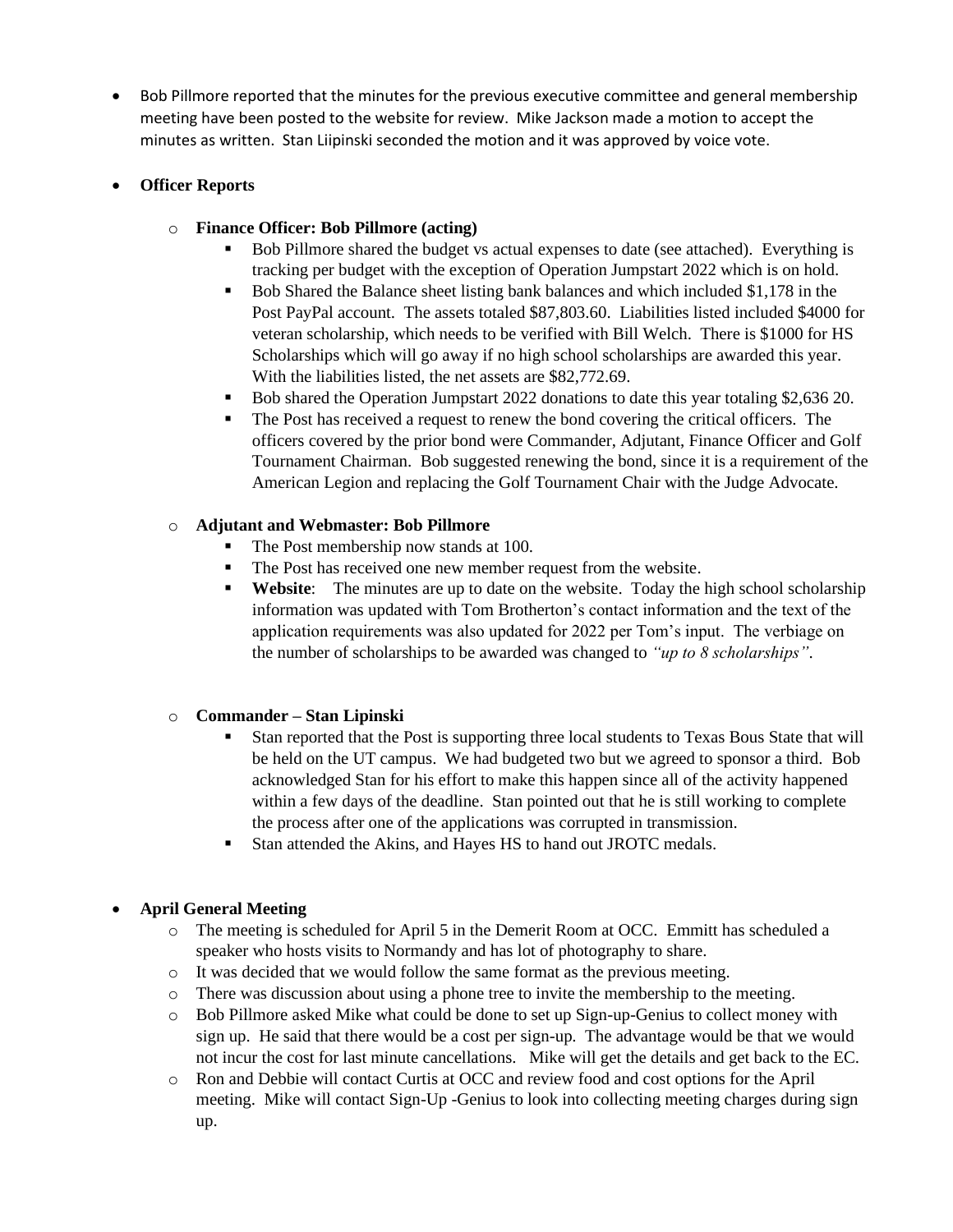#### • **July 4th Parade**

- o Bob Pillmore received an inquiry from the Onion Creek HOA regarding participation in the July 4<sup>th</sup> Parade. Bob replied that he was sure that the Post would participate at the same level as in the prior year and would get verification following the next executive committee meeting. Bob verified that the Post had budgeted \$150 to support the parade. Mike moved that the Post proceed with participation in the parade as was done in 2021. Bob seconded the motion, and it was approved by voice vote.
- o It was suggested that Tony and Sue Nuccio be the Grand Marshals.

#### • **Navy League donation request:**

- o The Greater Austin Council of the Navy League has requested a donation to support their scholarship program and local Navy & Marine JROTC units. The Navy League has recently lost a large donor is looking for a means of support.
- o The EC supported the idea in principal but wanted to see a written request detailing the level of support requested. Bob Pillmore will follow up with the Navy League.

### • **Consolidated Post Report**

o The CPR is due in May. Bob reviewed the report in general and pointed out ho little of the AL programs that participated in. He will send in the report as required.

### • **Memorial Day Flag Display**

- $\circ$  Stan suggested that the Post put out flags on Onion Creek Parkway in honor of Memorial Day. Stan, Mike Jackson, Debbie & Ron, will meet at 9:00AM to put out the flags.
- $\circ$  The newsletter articles should be in to Cathy Miller by March 25<sup>th</sup>. This is a hard date to allow Cathy time to complete the newsletter and get it mailed out.

#### • **Newsletter**

- o Articles will be due 15 May and will include: Commander's comments addressing the election and future of the Post, a finance report, meeting announcement, July  $4<sup>th</sup>$  Parade, and Flag Day announcement.
- **Flag Day:**
	- o Larry Hohl will arrange with the Manchaca Fire Department to conduct the Flag Retirement Ceremony on Wednesday, June 14<sup>th</sup>.
	- o Mile Jackson will arrange to bring the flags.

There being no further business the meeting was adjourned at 8:20 PM.

Respectfully,

Bob Pillmore, Adjutant.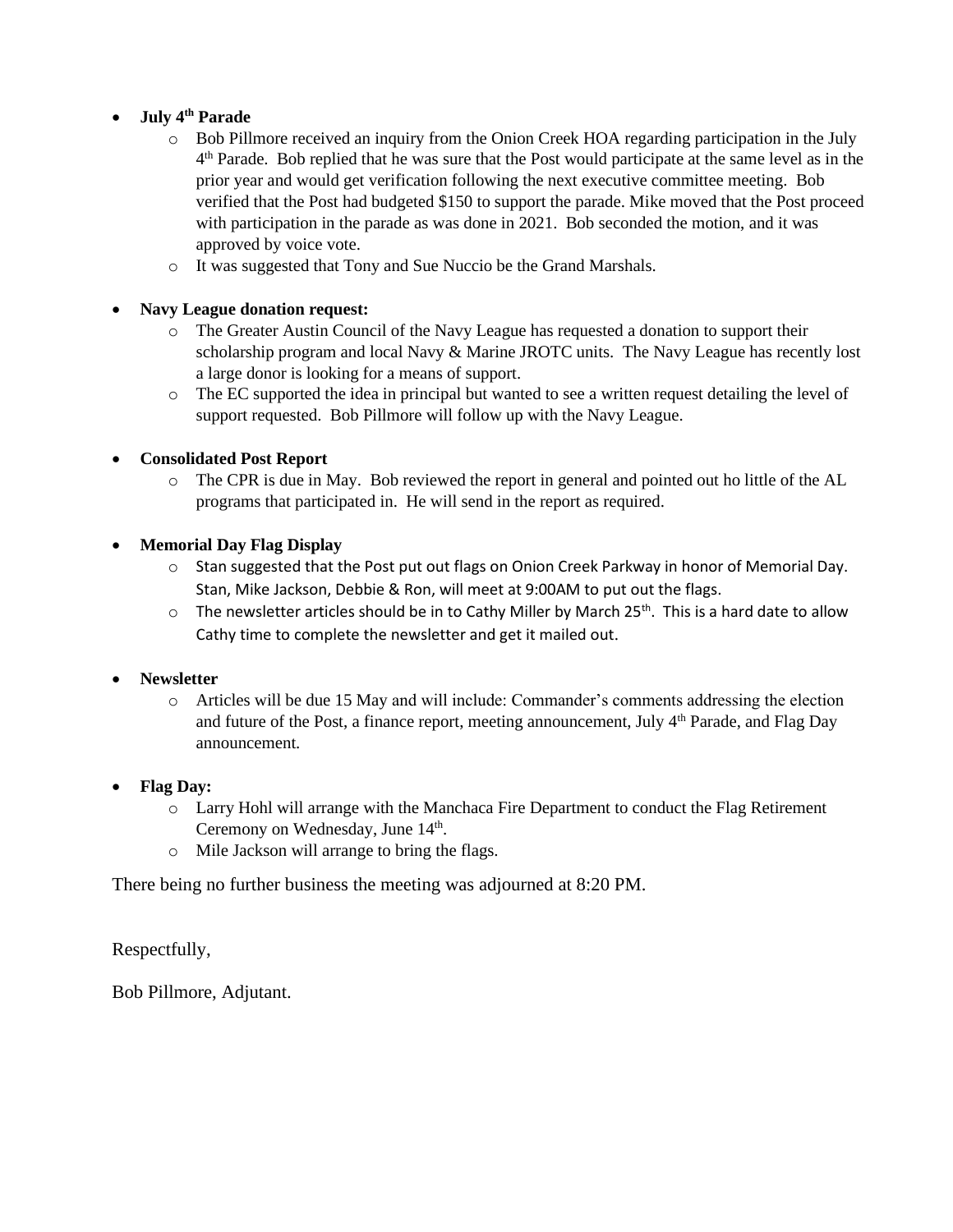## ONION CREEK AMERICAN LEGION POST 326

#### AGENDA

#### EXECUTIVE COMMITTEE MEETING

May 3, 2022

- 1. June General Membership Meeting Election of Officers: Nominations for Post Officers:
	- a. Commander
	- b. 1<sup>st</sup> Vice Commander
	- c. 2<sup>nd</sup> Vice Commander
	- d. Adjutant
	- e. Finance Officer
	- f. Judge Advocation
	- g. Sergeant at Arms
- 2. Officer Reports
- 3. July 4<sup>th</sup> Parade
- 4. Renewal of Bond for officers due May 22
- 5. Request from Navy League for a donation to support their High School Scholarship program and

JROTC support.

6. Consolidated Post Report is due soon. As you can see the Post neither participates nor supports

almost all of the Legion Programs. Please see attachment.

- 7. Texas Boys State 2022
- 8. New Business.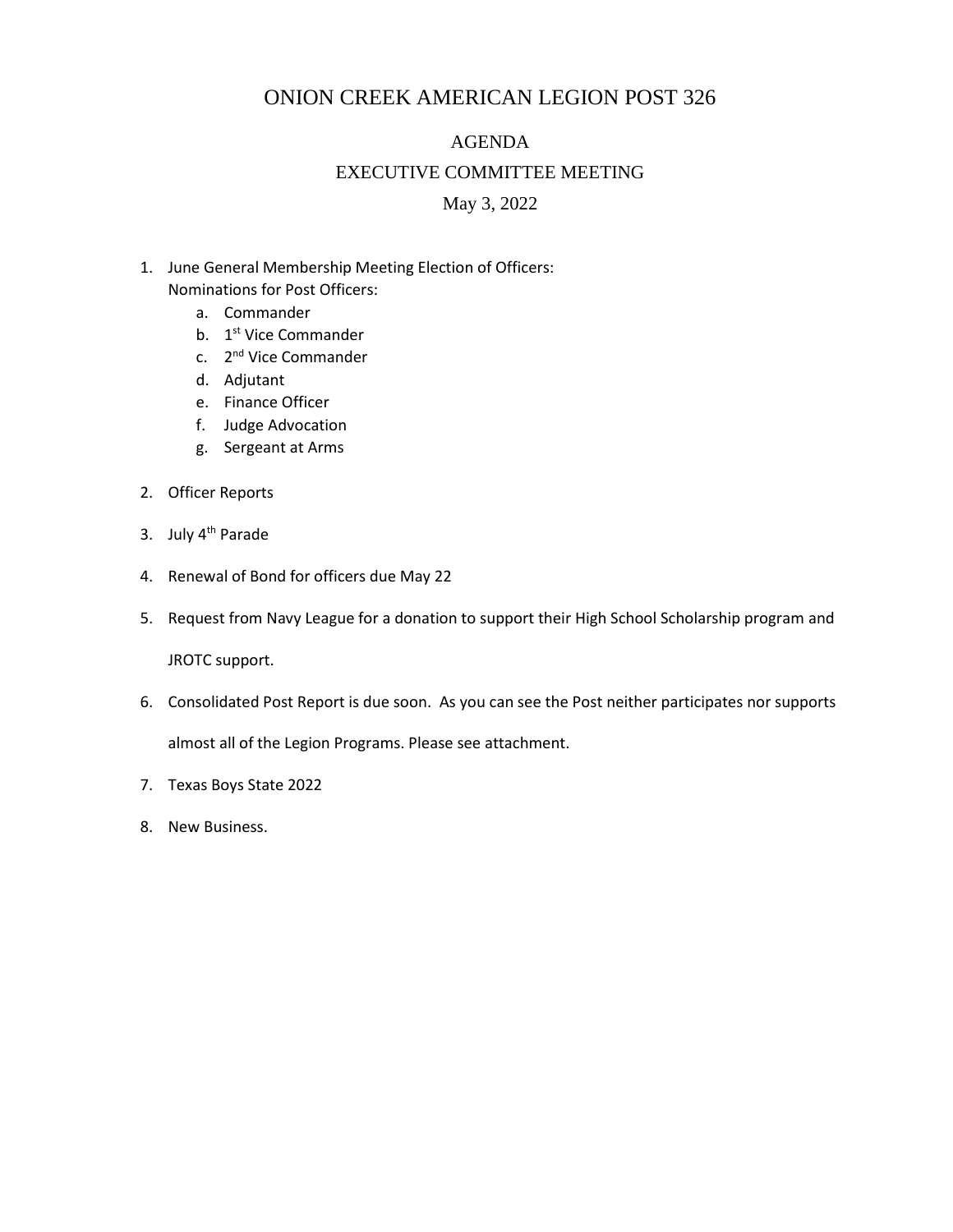## BALANCE SHEET

May 1, 2022

| <b>Assets</b>    |                                   |                 |
|------------------|-----------------------------------|-----------------|
|                  | Cash                              | \$              |
|                  | <b>Operating Account</b>          | \$<br>3,131.35  |
|                  | <b>Operating Savings Account</b>  | \$<br>61,281.95 |
|                  | Scholarship Account               | \$<br>2,000.00  |
|                  | 6 Month Mini Certificate          | \$<br>20,211.64 |
|                  | PayPal                            | \$<br>1,178.75  |
|                  | <b>Accounts Receivable</b>        |                 |
|                  | <b>TOTAL ASSETS</b>               | \$<br>87,803.69 |
| Liabilities      |                                   |                 |
|                  | Unfunded Veteran Scholarships     | \$<br>4,000.00  |
|                  | Unfunded High School Scholarships | \$<br>1,000.00  |
|                  | <b>Accounts Payable</b>           | \$<br>31.00     |
|                  | <b>TOTAL LIABILITIES</b>          | \$<br>5,031.00  |
| <b>Net Worth</b> |                                   | \$<br>82,772.69 |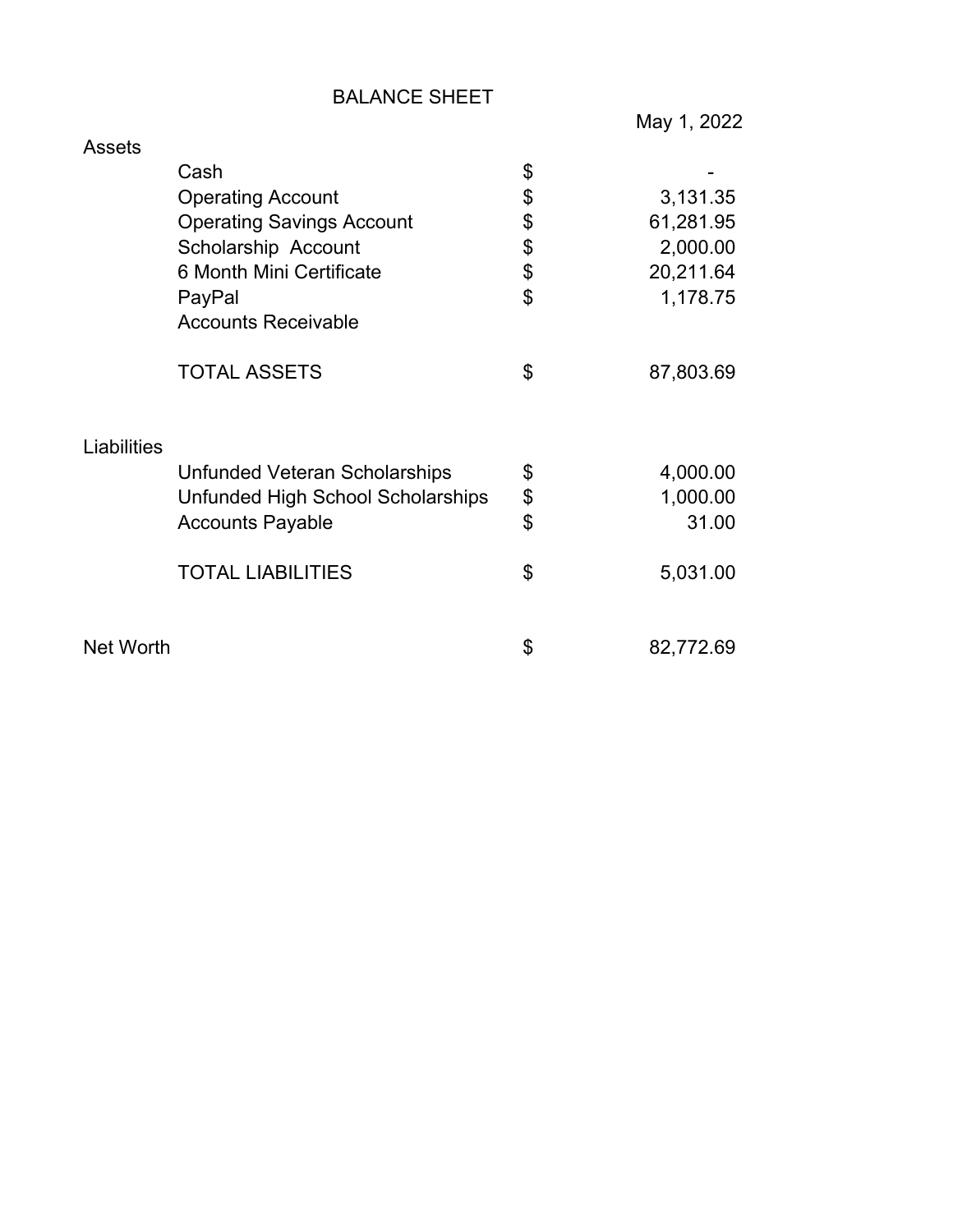#### ONION CREEK AMERICAN LEGION POST 326 2021-2022 BUDGET

|                                           |                            |    |               |               | <b>ACTUAL TO</b> |
|-------------------------------------------|----------------------------|----|---------------|---------------|------------------|
| <b>INCOME</b>                             |                            |    | <b>BUDGET</b> |               | <b>DATE</b>      |
| Membership Dues                           | Basis: 118 mbrs. - 24 PUFL | \$ | 4,553.00      | \$            | 2,230.00         |
| GM Raffle Tickets (net)                   |                            | \$ | 300.00        |               |                  |
| <b>General Meetings</b>                   |                            | \$ |               | \$            | 700.96           |
| C.D. dividends/ bank interest             |                            | \$ | 1,000.00      | \$            | 55.72            |
| Gifts/Memorials                           |                            | \$ | 200.00        |               |                  |
| Miscellaneous                             |                            |    |               |               |                  |
| Fund Raising - Operation Jumpstart 2022   |                            | \$ | 15,000.00     | \$            | 2,636.20         |
| GENERAL INCOME SUBTOTAL                   |                            | \$ | 21,053.00     | \$            | 5,622.88         |
| From Saving                               |                            | \$ | 5,137.00      | $\mathbb{S}$  | 2,000.00         |
| <b>TOTAL INCOME</b>                       |                            | \$ | 26,190.00     | \$            | 7,622.88         |
| <b>EXPENSES</b>                           |                            |    |               |               |                  |
| <b>CHARITIABLE DONATIONS &amp; AWARDS</b> |                            |    |               |               |                  |
| <b>Wreaths Across America</b>             |                            | \$ | 500.00        | \$            | 498.00           |
| Fort Hood Thanksgiving Turkeys            |                            | \$ | 500.00        | \$            | 500.00           |
| Veterans Day Parade Fee                   |                            | \$ | 125.00        | \$            |                  |
| Patriot PAWS Service Dogs for Vets        |                            | \$ | 500.00        | \$            | 500.00           |
| Individual Veterans/Family Support        |                            | \$ | 2,000.00      |               |                  |
| Discretionary Charitable Donations        |                            | \$ | 1,000.00      |               |                  |
| Fisher House (3 Texas Locations)          |                            | \$ | 1,500.00      | \$            | 1,500.00         |
| <b>Texas Boys State</b>                   |                            | \$ | 650.00        | \$            | 990.00           |
| USO at Fort Hood                          |                            | \$ | 300.00        |               |                  |
| Flag Day Retirement Ceremony              |                            | \$ | 100.00        |               |                  |
| ROCK Veterans Equine Therapy              |                            | \$ | 500.00        | \$            | 500.00           |
| <b>Honor Flight Austin</b>                |                            | \$ |               | \$            | 500.00           |
| CHARITABLE DONATIONS EXPENSES TOTAL       |                            | \$ | 7,675.00      | \$            | 4,988.00         |
| H.S. SENIOR & VETERAN SCHOLARSHIP GRANTS  |                            |    |               |               |                  |
| Grants for 2 Student Veterans             |                            | \$ | 8,000.00      | \$            | 4,000.00         |
| JROTC Scholarships for 8 H.S. Seniors     |                            | \$ | 2,000.00      | $\mathbb{S}$  | 1,000.00         |
| Veteran Employment Assistance             |                            | \$ |               |               |                  |
| SCHOLARSHIPS/EMPLOYMENT EXPENSES TOTAL    |                            | \$ | 10,000.00     | $\mathbb{S}$  | 5,000.00         |
| POST 326 ADMINISTRATIVE EXPENSES          |                            |    |               |               |                  |
| Meetings at OCC & A.L. Convention         |                            | \$ | 2,000.00      | \$            | 1,068.65         |
| Newsletter, P.O. Box, & Website           |                            | \$ | 1,200.00      | \$            | 1,530.60         |
| <b>Veterans Recruiting</b>                |                            | \$ | 1,500.00      | \$            | 1,118.00         |
| Membership Dues to TX/ National HQs       |                            | \$ | 2,914.00      | \$            | 1,395.00         |
| Office Supplies, Ink & Postage            |                            | \$ | 400.00        | $\mathcal{S}$ | 562.44           |
| Decorations, Flower & Equipment           |                            | \$ | 500.00        |               |                  |
| Bank Fees & Miscellaneous                 |                            | \$ | 1.00          | \$            | 18.06            |
| ADMINISTRATIVE EXPENSES TOTAL             |                            | \$ | 8,515.00      | \$            | 5,692.75         |
| <b>TOTAL EXPENSES FOR POST 326</b>        |                            | S  | 26,190.00     | S             | 15,680.75        |
| <b>INCOME LESS EXPENSES</b>               |                            | \$ |               | \$            | (8,057.87)       |